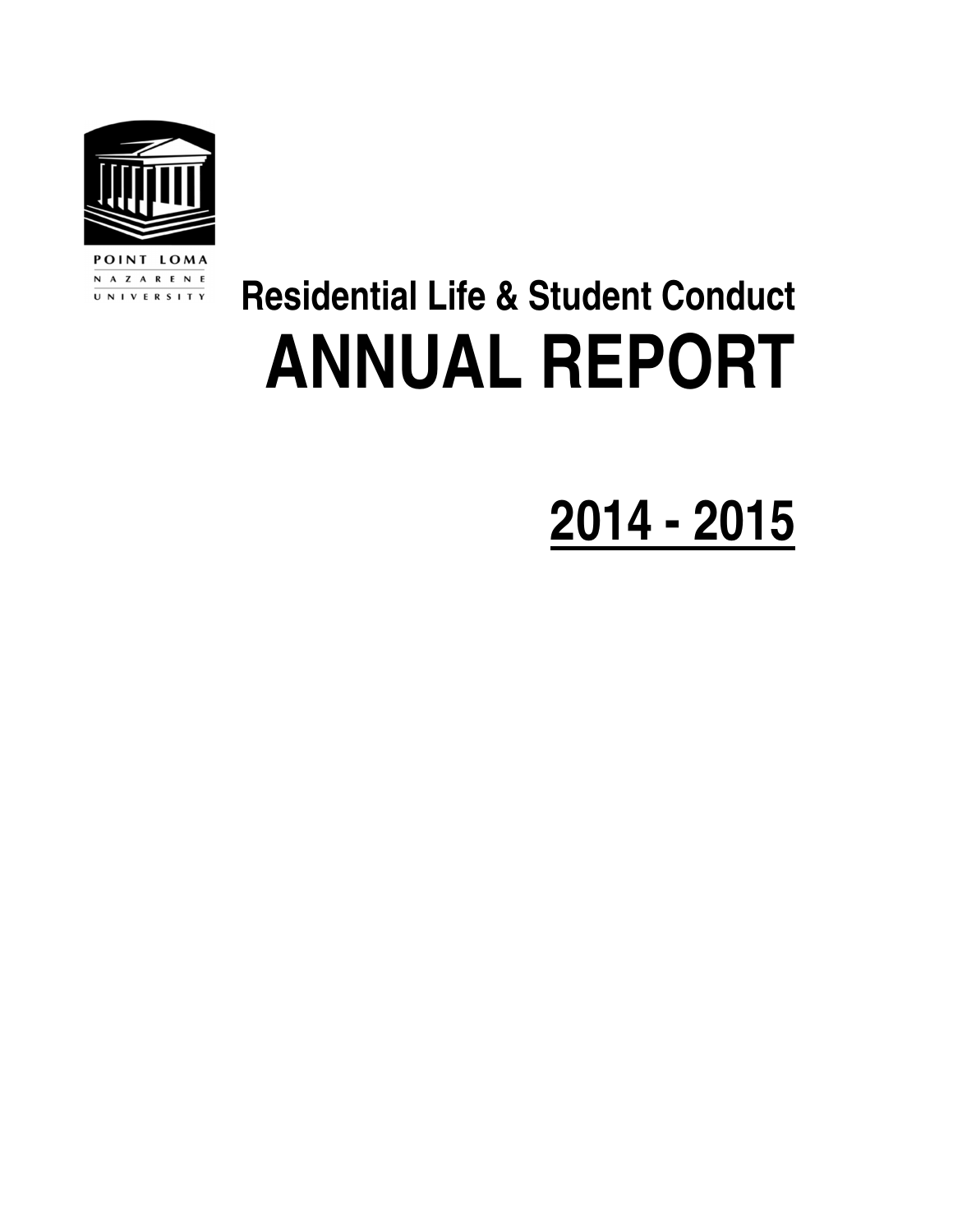## Residential Life and Student Conduct

#### Mission Statement

The purpose of Residential Life at PLNU is to collaborate with students, faculty, and staff to develop a Christ centered living, learning experience.

#### Program Overview

**Student Conduct:** At PLNU, the Office of Residential Life leads in the administration of student conduct policies, procedures and responses to violations. Students in the student conduct process work in a growth plan model, accompanied by their Resident Director, the Dean of Students as well as their faculty advisor to develop a restorative and educational plan.

**RA Development:** The Office of Residential Life develops a Christ centered living learning experience at PLNU through the collaborative work of ten Resident Directors (RDs) serving as full time university staff, three Assistant Resident Directors (ARDs) serving as part time university staff, and 65 Resident Assistants (RAs) serving as student employees. This team works and lives in ten on-campus resident halls, impacting 70% of the PLNU student body. The Res Life staff leverages its resources towards supporting the holistic development of the RAs, grounded in the framework that the RAs' lived experience and leadership will influence and impact the holistic development of their peers.

|                                                                     |                           | Cognitive<br><b>Complexity</b> |   |                  | Knowledge      |             | Acquisition,<br>Integration &<br>Application |   |   | <b>Humanitarianism</b><br>&<br><b>Civic</b><br><b>Engagement</b> |                              |                          | Interpersonal            |                                  | &<br><b>Intrapersonal</b><br>Competence |                      |                                |             |                         |                         | <b>Practical</b><br>Competence |                            |                   |
|---------------------------------------------------------------------|---------------------------|--------------------------------|---|------------------|----------------|-------------|----------------------------------------------|---|---|------------------------------------------------------------------|------------------------------|--------------------------|--------------------------|----------------------------------|-----------------------------------------|----------------------|--------------------------------|-------------|-------------------------|-------------------------|--------------------------------|----------------------------|-------------------|
| <b>Residential</b><br>Life and<br><b>Student</b><br><b>Programs</b> | $\mathbf{1}$              | $\bf{2}$                       | 3 | $\boldsymbol{4}$ | $5\phantom{1}$ | 6           | $\overline{7}$                               | 8 | 9 | 1<br>$\bf{0}$                                                    | $\mathbf{1}$<br>$\mathbf{1}$ | $\mathbf{1}$<br>$\bf{2}$ | $\mathbf{1}$<br>$\bf{3}$ | $\mathbf{1}$<br>$\boldsymbol{4}$ | $\mathbf{1}$<br>$5\overline{5}$         | 1<br>$6\phantom{1}6$ | $\mathbf{1}$<br>$\overline{7}$ | 1<br>8      | $\mathbf{1}$<br>9       | $\bf{2}$<br>$\mathbf 0$ | $\bf{2}$<br>$\mathbf{1}$       | $\mathbf 2$<br>$\mathbf 2$ | $\mathbf{2}$<br>3 |
| Student<br>Conduct                                                  | $\boldsymbol{\mathrm{X}}$ | $\mathbf X$                    |   |                  |                | $\mathbf X$ |                                              |   |   | $\mathbf x$                                                      |                              |                          | $\mathbf x$              | $\mathbf X$                      |                                         |                      |                                | $\mathbf x$ | $\mathbf x$             |                         |                                |                            |                   |
| RA<br>Development                                                   | $\boldsymbol{\mathrm{X}}$ | $\mathbf X$                    |   |                  |                | $\mathbf X$ | $\mathbf x$                                  |   |   |                                                                  |                              |                          | $\mathbf x$              | $\mathbf X$                      |                                         | $\mathbf X$          | $\mathbf X$                    |             | $\overline{\mathbf{X}}$ |                         |                                | $\mathbf x$                | $\mathbf x$       |

#### Intended Learning Outcomes by Program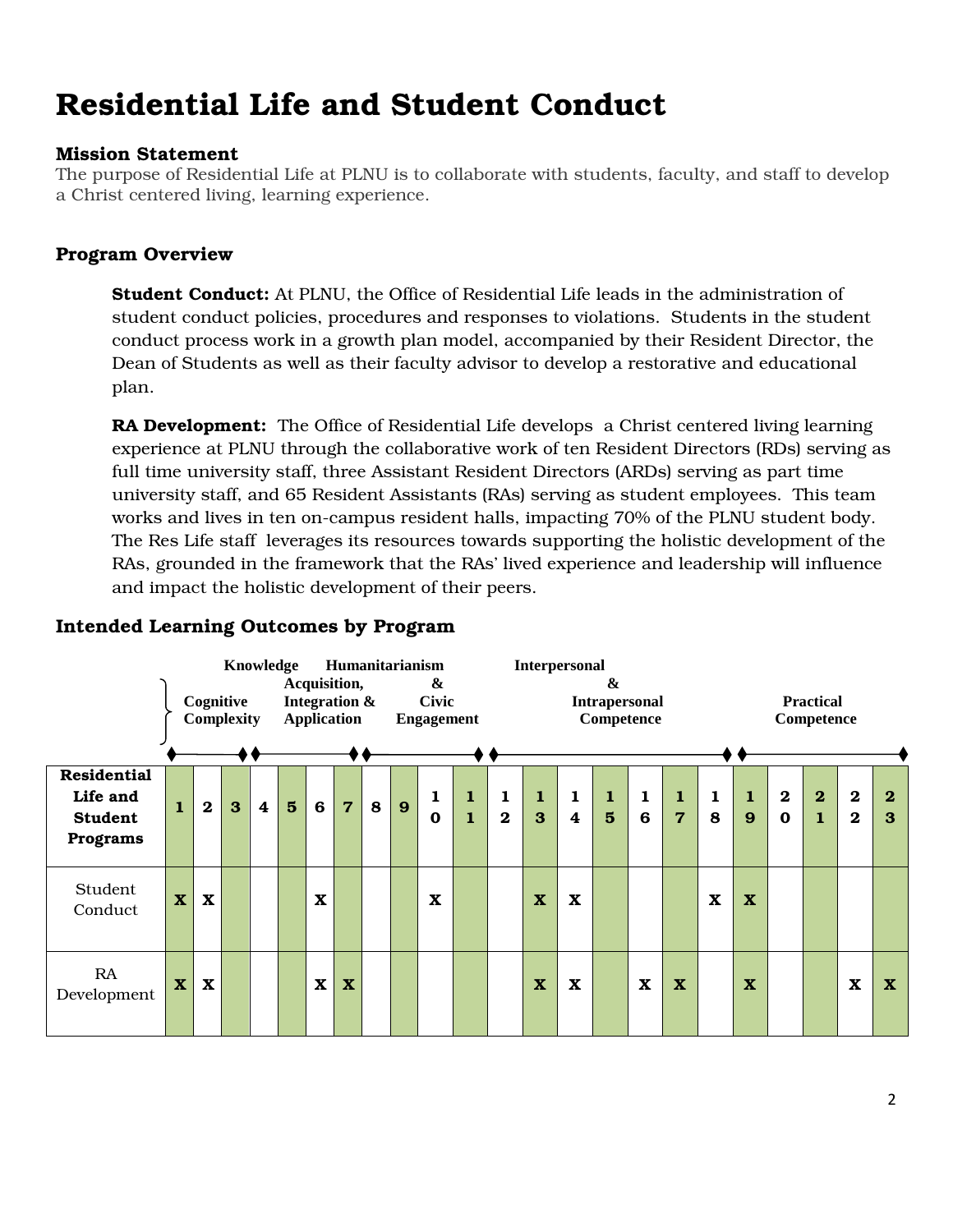### Evidence of Learning : Student Conduct

#### Cognitive Complexity

When a student has an alcohol violation, they enter into a Growth Plan (hereafter GP) with the university. This model of response is intended to be restorative and educational. Step One in that plan is to take the SASSI instrument in our Wellness Center. Step Two is to have a round-table type conversation with the Resident Director, the Resident Assistant, the Dean of Students, the faculty advisor and (when applicable) the head coach.

The intent in this plan is that they would have the opportunity to engage with others in the community in constructive ways, as well as assess their assumptions (and behaviors) and consider new ideas and perspectives that are healthier and more productive.

#### Knowledge Acquisition, Integration, and Application

A student entering the GP has, in most cases, the company of her or his faculty advisor. The objective in this is to connect with curricular and co-curricular learning that takes place in and outside the classroom. The student is offered the opportunity to consider forging a more salient and cohesive identity that is congruent regardless of context.

#### Humanitarianism & Civic Engagement

A student in the GP is offered the opportunity to develop and craft her or his own outcomes. The PLNU staff and faculty present at the meeting participate in this as well. Often, with the goal being a sense of restoration in the community, the student will choose to participate in some community service opportunity already being offered by PLNU. This participation in service/volunteer activity is intended to create a sense of belonging, develop new relationships and create a sense of ownership.

#### Interpersonal and Intrapersonal Competence

The GP process is constructed so that students have the maximum opportunities to consider actions and consequences that are personal and self-interested and to balance those across from a sense of social responsibility. This idea and approach of community living is crucial to the PLNU campus experience.

#### Practical Competence

Students in the GP process are afforded the opportunity to work with supportive faculty and staff to set and pursue individual goals. These can be personal, professional, behavioral or academic. Students are then assisted and held accountable in the execution of these goals to maximize achievement and learning.

### Use of Evidence : Student Conduct

We are planning to evaluate the relationship and interaction with the Wellness Center here at PLNU. They facilitate the SASSI instrument and meetings the first week of the process. We are considering an instrument that would look into a wider range of student issues (beyond drugs and alcohol) including anxiety and other emotional challenges.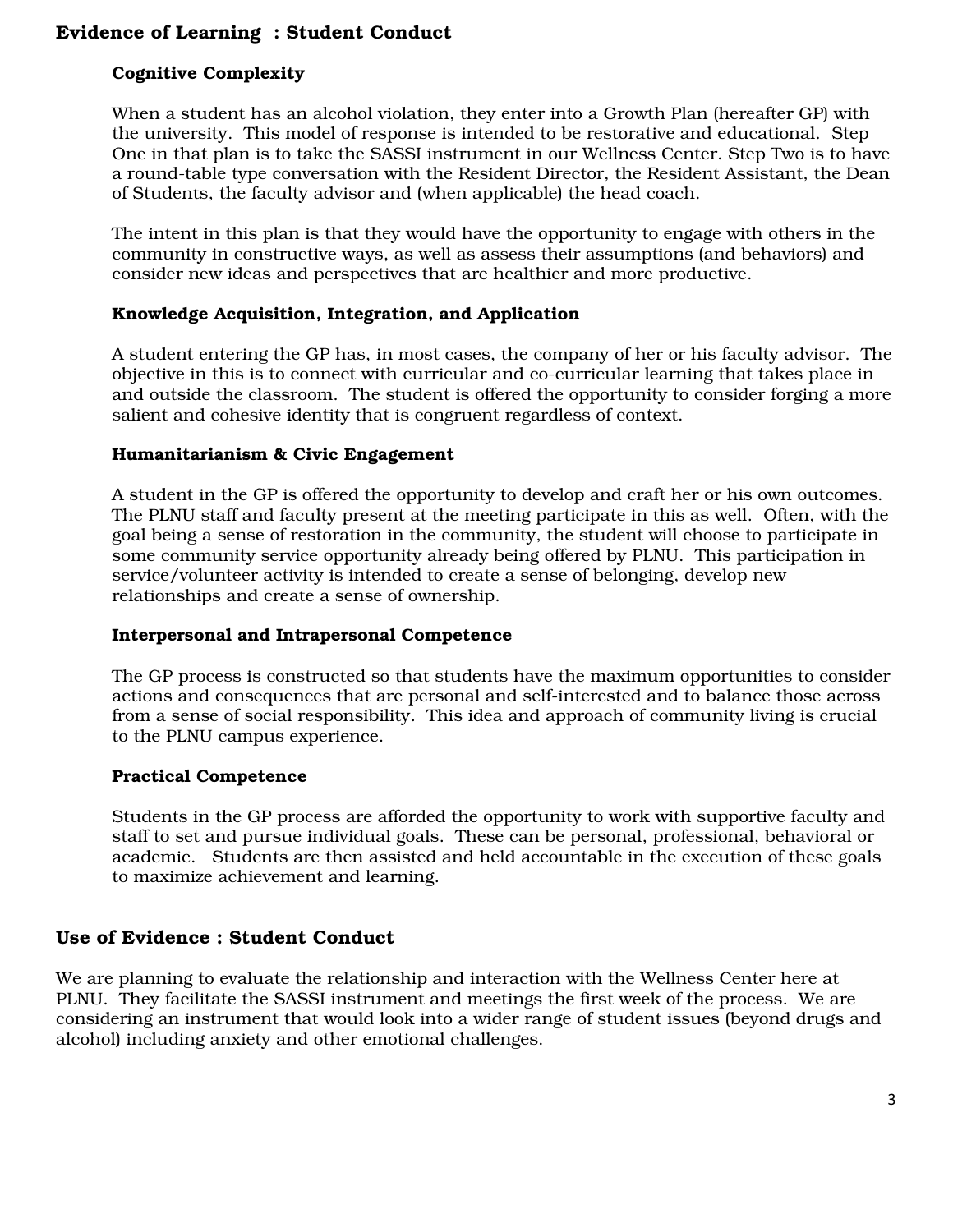We are evaluating how to implement a GP model that is consistent and yet allows for a wide range of developmental needs and readiness.

For 15/16, We will implement a survey for all students who enter into the GP process. It will most likely be a post-process survey that will give them the opportunity to give feedback on issues of effectiveness.

#### Evidence of Learning : RA Development

#### Cognitive Complexity

The RA Development program enables constructive engagement through intentional conversation and training. RAs engage staff and fellow RAs in weekly staff meetings in which the design of hall specific programing is developed and executed. RAs are asked, through weekly staff meetings, one on one mentorship opportunities , and weekly outlooks, to think critically about the needs of their specific floor or unit and engage residents in developmental conversations. Through conversations with Residential Life staff, i.e. RDs and Dean of Students, RAs are confronted with their own assumptions and are challenged to develop alternative perspectives.(see appendix A & C).

#### Knowledge Acquisition, Integration, and Application

RAs are challenged to make connections between curricular and co-curricular learning in the monthly Monday night meetings that include all of the RAs across campus. These Monday nights are utilized to bring in faculty and staff from outside of Residential Life, to discuss important issues relevant to college students. RAs are encouraged to engage in these conversations as they pertain to themselves, not just their residents, and their holistic growth and learning both inside and outside the classroom. In addition, the RAs were polled to see what these topics should be and which faculty or staff members they would like to hear from (see appendix G). Topics of these nights throughout this past year have included:

Health and Wellness, as it pertains to individual eating habits and body image. Gender issues and Sexual assault/Violence Against Women Act awareness Life transitions

RAs engage in experiential activities in preparation for the workforce in a few specific ways. This professional development begins with the RA interview process. Applicants are required to dress professionally and fill out an application, participate in a group interview, and if invited, complete an individual interview (see appendix H). Once hired, RAs are required to submit a Weekly Outlook (see appendix C) that serves as a tool to reflect on the past week, both in their work as an RA and in their personal development, and that helps them plan programmatically for the week ahead. This serves as an accountability tool with their RD and encourages them to be organized in planning their responsibilities and documenting outcomes. Four times over the course of the year, RDs evaluate each RA and the RA has the opportunity to evaluate the RD, which fosters a professional posture of giving and receiving feedback (see appendix D). Each semester, RAs have structured freedom in allocating an individual floor budget to hall programming. They are asked to manage and document their expenses (see appendix E). Lastly, RAs sit in an hour long one on one meeting with their RD every other week. This is a time of professional development, conversation, and continued accountability in regards to their work as an RA, as well as their personal lives.

#### Interpersonal/Intrapersonal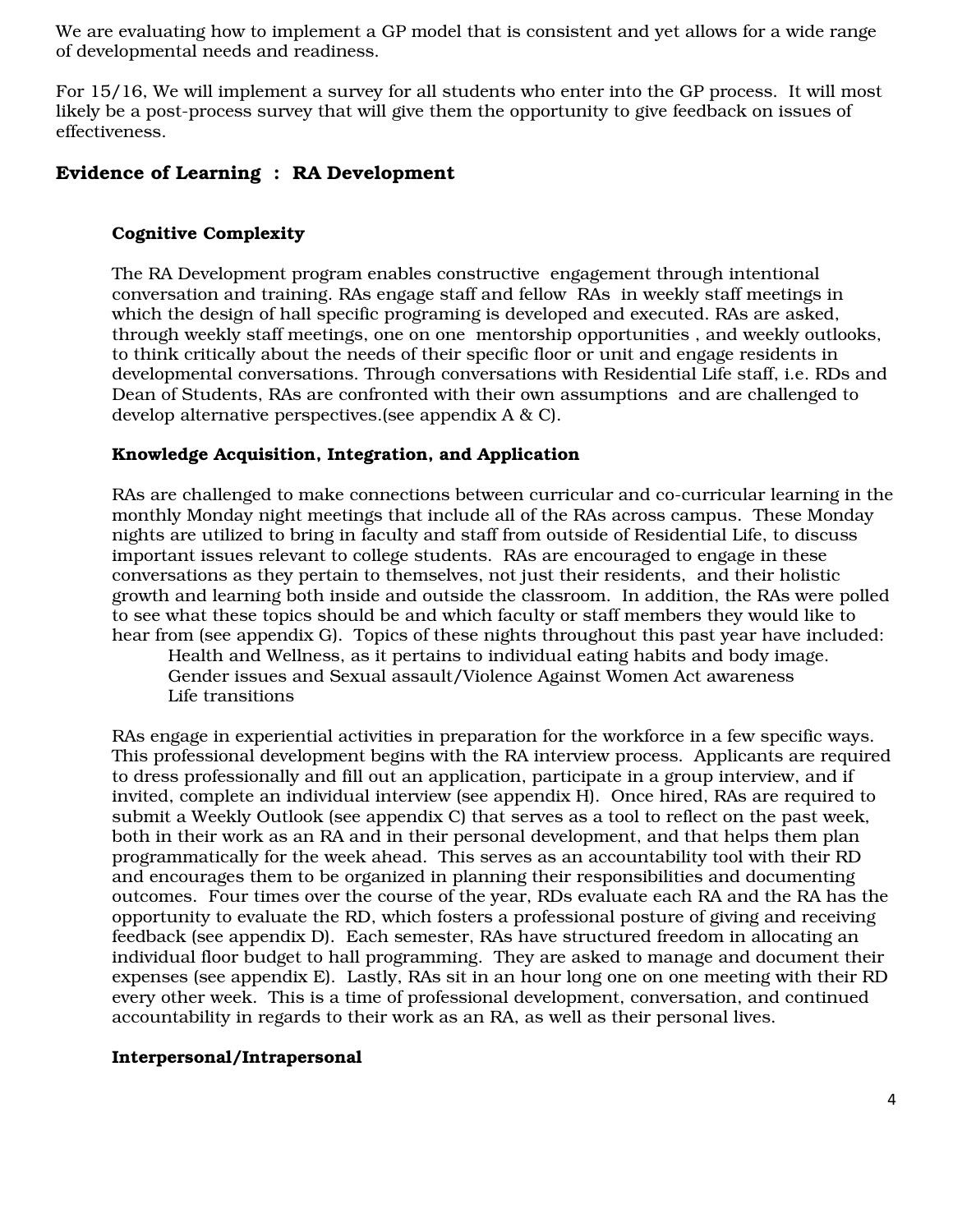Given the highly proximal and relational nature of the role, RAs frequently engage and facilitate interpersonal conversation. Whether that be facilitating and mediating roommate conflict, responding to residential crises, or collaborating with fellow RAs, all RAs are challenged to manage conflictual conversation well. RAs are experientially trained and equipped to facilitate conflict. (see appendix F). The evidence of intrapersonal reflection and growth is often seen in the context of the RD and RA relationship, in the relationships built on RA teams, and in All-RA meetings. These relationships help guide, challenge, and support the RA's personal and professional growth as an individual so that they may excel in community and interpersonally. The survey conducted in April of 2015 reflects the RA's evaluation of how these modes of development and training impacted their ability to do their jobs (see appendix B).

#### Practical Competence

RAs are asked to set and pursue goals at multiple points throughout the year. These goals often include reaching out to specific residents, ideas for creative programming on the floors, and ways they can continue to develop holistically. These goals are recorded on the four Resident Assistant evaluations (see appendix D), and then revisited in one on ones with the Resident Directors to track progress on achieving these goals.

By its very nature, the role of a Resident Assistant is to demonstrate leadership skills in one's job responsibilities, relationships with residents, and overall lifestyle (see appendix A). RDs re often affirming these skills in the RAs and calling them forth into greater leadership potential. This happens in one on ones and in evaluations (see appendix D). Many of these examples of leadership are noted week to week in the Weekly Outlooks (see appendix C) that RAs submit. One question on the outlook asks the RA to describe meaningful contact he or she had with residents in the past week. There are many anecdotes recorded of RAs having meaningful interactions with residents in which leadership skills are exemplified.

Lastly, RAs demonstrate effective stewardship of resources in their management of an individual floor budget (see appendix E), and every week in how they choose to plan out the resource of time. They are encouraged to manage their floor budgets in a way that allocates those funds relatively equally over the course of the semester. This requires planning ahead of time, and researching and tracking budgeted expenses. Each week, they are asked to schedule out their week in regards to their work as RAs in the "Looking Ahead" section of the Weekly Outlook (see appendix C). This may include a floor event, working on responsibilities for an all hall event, a one on one with a resident, availability on the hall, walking room to room, health and safety inspections, etc. The weekly outlook is a useful tool to be proactive in this stewardship, rather than reactionary.

#### Use of Evidence : RA Development

The RA Development program has access to a vast amount of data each academic school year to review and inform programmatic changes. We are planning to find more strategic and effective ways to utilize this data throughout the academic year with our RA teams. One possible avenue is executing a survey to the RAs in the fall, and using one or two All-RA meetings to share the results and discuss changes in real time.

Currently, program assessment primarily happens during the summer months when our resource of time increases. To create a stronger cycle of assessment, we are also considering executing an analysis of the RA Survey Data, the RA Focus Group, and RA Weekly Outlooks during the summer to inform our work, our staff training, and our report for the next academic year.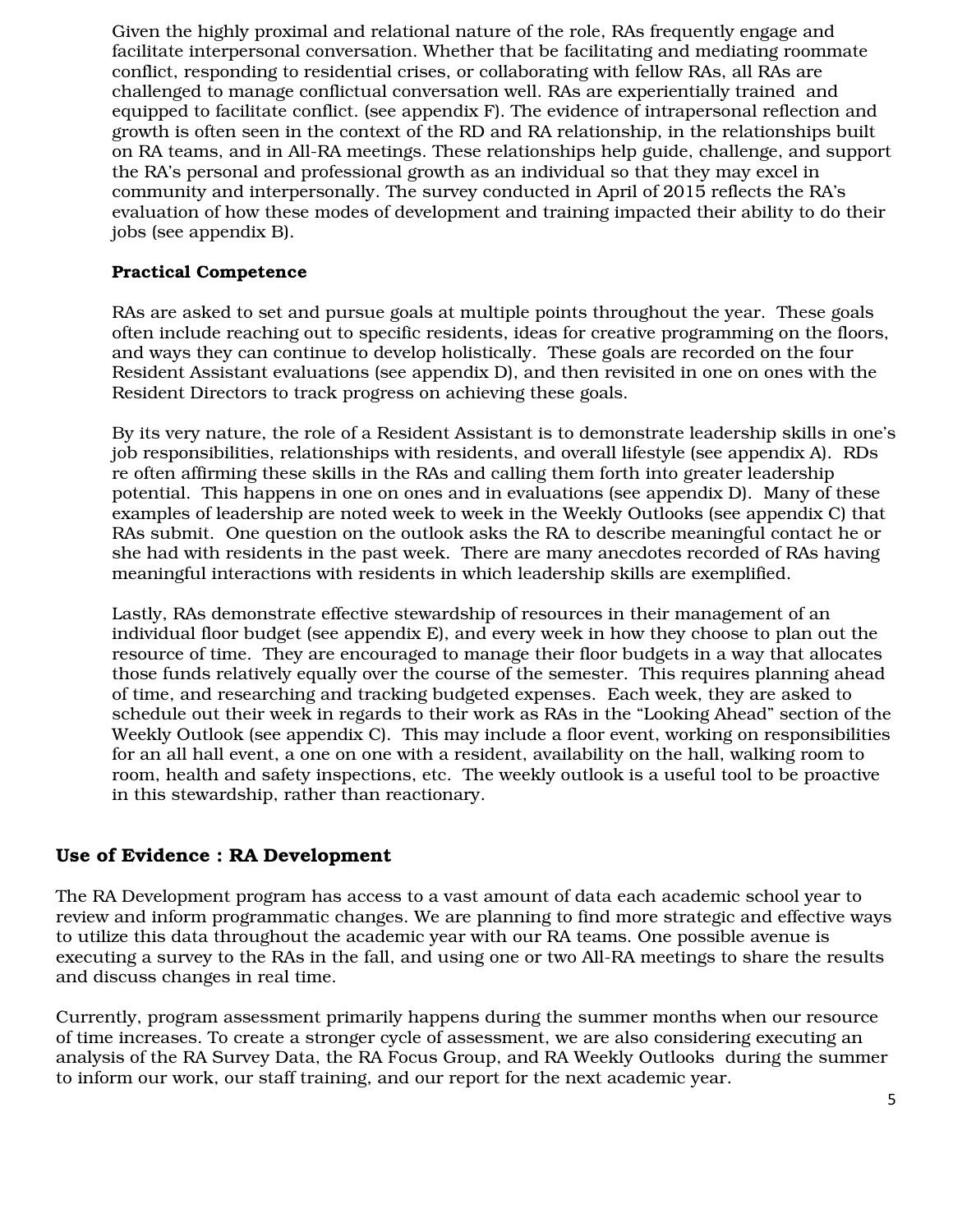#### **Appendix**

#### **A. Job Descriptions**

### PLNU Job Description for RAs working with Freshmen

As a member of the Residential Life staff, the purpose of the Resident Assistant at Point Loma Nazarene University is to work closely with the Resident Director in order to provide supportive and consistent leadership to students in the residence hall. The Resident Assistant responsibilities should average 20 hours a week.

#### Personal and Professional Development

- Weekly RA Staff Meeting 2 hours
	- o All Monday meetings 8 10 pm
		- First and Third Monday of each Month All RA's campus-wide
		- Second and Fourth Monday of each Month RA's with individual hall staff
- One on one meeting with RD 1 hour (meet weekly or every other week)
- Weekly RA Outlook 1 hour
	- o Take this time to think through, reflect, and prepare on/for your RA role.
- Administrative Responsibilities 1 hour
	- o Planning and prep time for events/programming/activities, etc.
	- o Misc. paperwork

#### Spiritual Development 1 hour

This may include: D-Group meeting, Student Ministry, Club, or alternative weekly event that is pre-approved by the RD. The idea is that the RA will be involved in something that s/he can participate in with students from the floor and/or hall.

#### Community Development

- Un-Planned Presence on Hall 4 hours
- Intentional Contact with Residents 4 hours

This time includes seeking out specific residents and making intentional contact with them. The goal being to make intentional contact with each resident at least every other week and preferably every week.

| $\bullet$ | <b>Planned Events</b> | 2 hours            |
|-----------|-----------------------|--------------------|
|           | -Hall Activities      | -Student Ministry  |
|           | -ASB Activities       | -Brewed Awakenings |
|           | -Athletic Events      | -Performances      |
| $\bullet$ | <b>Box Duties</b>     | 4 hours            |

RA who works closing shift is responsible to remain in the building until 6:00 am the following morning.

Weekend Box Duty Each RA will be on duty for two to three weekends each semester. This could include some holiday weekends. Those hours will be above and beyond the normal weekly responsibilities.

### PLNU Job Description for RAs working with Sophomores, Juniors and Seniors

As a member of the Residential Life staff, the purpose of the Resident Assistant at Point Loma Nazarene University is to work closely with the Resident Director in order to provide supportive and consistent leadership to students in the residence hall. The Resident Assistant responsibilities should average 20 hours a week.

#### Personal and Professional Development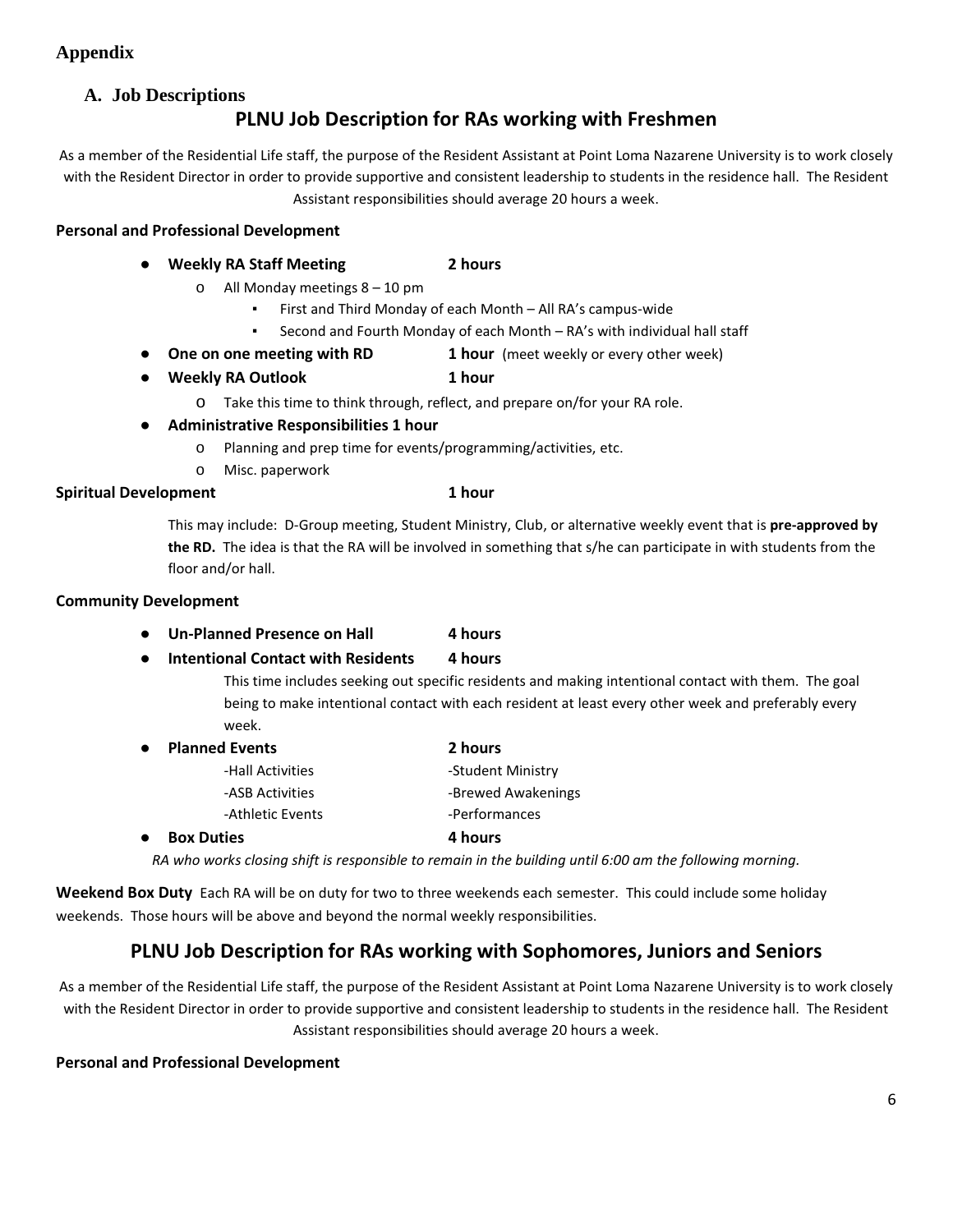#### Weekly RA Staff Meeting **2 hours**

#### o All Monday meetings 8 – 10 pm

- First and Third Monday of each Month All RA's campus-wide
- Second and Fourth Monday of each Month RA's with individual hall staff
- One on one meeting with RD 1 hour (meet weekly or every other week)
- Weekly RA Outlook 1 hour
	- o Take this time to think through, reflect, and prepare on/for your RA role.
- Administrative Responsibilities 2 hours
	- o Planning and prep time for events/programming/activities, etc.
	- o Misc. paperwork

#### Spiritual Development 2 hour

This may include: D-Group meeting, Student Ministry, Club, or alternative weekly event that is pre-approved by the RD. The idea is that the RA will be involved in something that s/he can participate in with students from the floor and/or hall.

#### Community Development

● Intentional Contact with Residents 5-6 hours

This time includes seeking out specific residents and making intentional contact with them. The goal being to make intentional contact with each resident at least every other week and preferably every week.

| $\bullet$ | <b>Planned Events</b>                    | 2 hour             |
|-----------|------------------------------------------|--------------------|
|           | -Hall Activities                         | -Student Ministry  |
|           | -ASB Activities                          | -Brewed Awakenings |
|           | -Athletic Events                         | -Performances      |
| $\bullet$ | <b>Un-Planned Contact with Residents</b> | 1 hour             |
| $\bullet$ | <b>Box Duties</b>                        | 3-4 hours          |

RA who works closing shift is responsible to remain in the building until 6:00 am the following morning.

Weekend Box Duty Each RA will be on duty for two to three weekends each semester. This could include some holiday weekends. Those hours will be above and beyond the normal weekly responsibilities.

## PLNU Job Description for RAs working with Apartment Residents

As a member of the Residential Life staff, the purpose of the Resident Assistant at Point Loma Nazarene University is to work closely with the Resident Director in order to provide supportive and consistent leadership to students in the residence hall. The Resident Assistant responsibilities should average 20 hours a week.

#### Personal and Professional Development

| $\bullet$ | <b>Weekly RA Staff Meeting</b> | 2 hours |
|-----------|--------------------------------|---------|
|-----------|--------------------------------|---------|

- o Meet from 8 10 pm
	- First and Third Monday of each Month All RA's campus-wide
	- Second and Fourth Monday of each Month RA's with individual hall staff
- One on one meeting with RD 1 hour (meet every other week)
- Weekly RA Outlook 1 hour
	- o Take time to reflect, prepare and look forward on the week
- Administrative Responsibilities 2 hours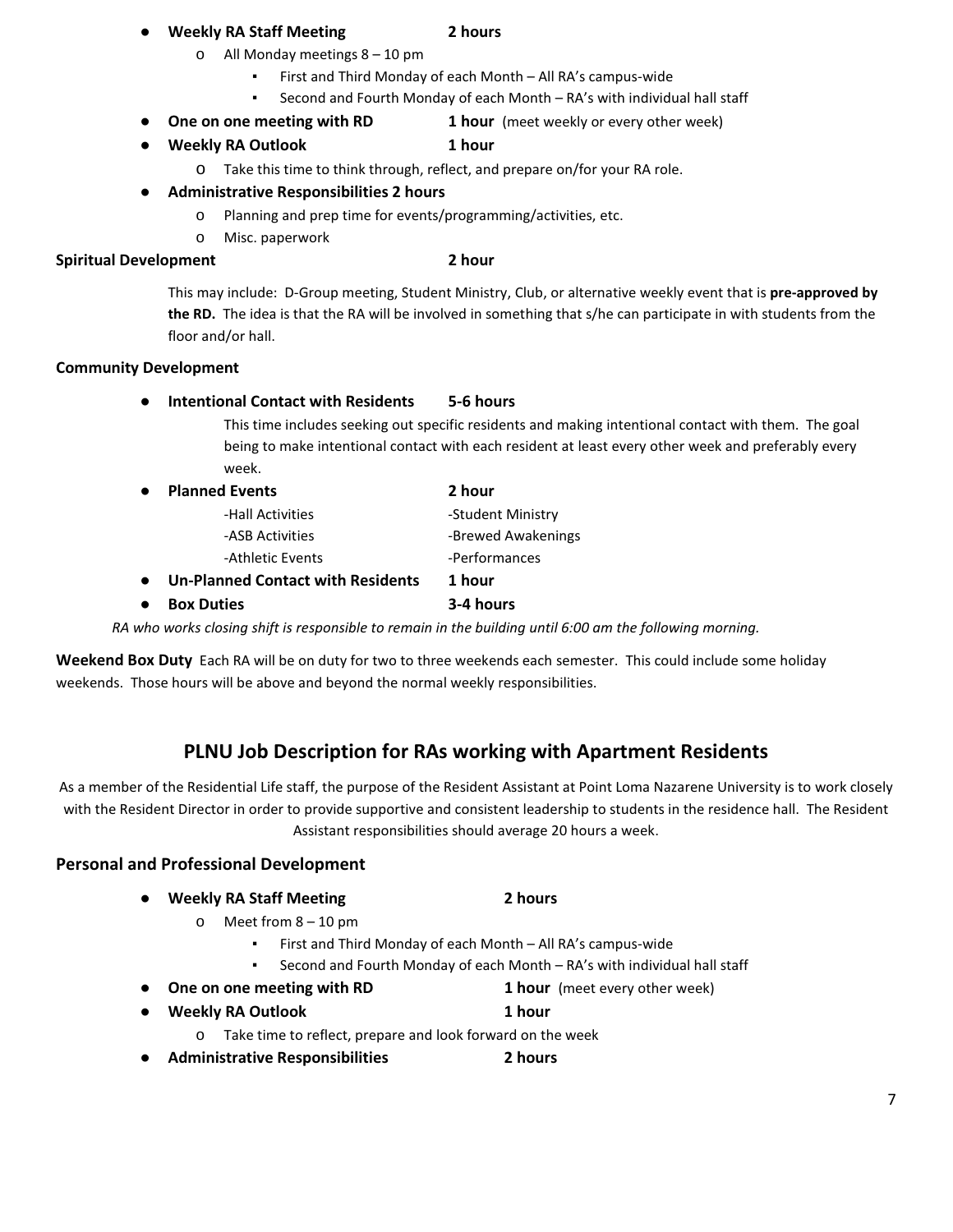- o Planning and prep time for events/programming/activities, etc.
	- Advertising, Shopping, Set-Up, etc.
- o Misc. paperwork

#### Spiritual Development 2-3 hours

- This consists of being involved in some of the following faith-development opportunities (pre-approved by the RD) in order to invite your residents to join you on a weekly basis:
	- o Discipleship Group
	- o Student Ministries
	- o PLNU Club (i.e. Surf & Serve, etc.)
	- o PLNU faith-based experience

#### Community Development

- Intentional Contact with Residents 2 hours
	- o Weekly rounds to establish visibility and hospitality in your building.
	- o Reaching out via email, notes, and other communication when resident scheduling inhibits the in-person contact.
	- o Resident follow-up from other interactions.
- **Planned Events** 3-5 hours

- o The purpose is to create space for community development. This may include:
	- o All Apartment Events
	- o Other campus events:
		- o ASB Campus Activities/Brewed Awakenings/Athletic Events/Performances/Events
			- sponsored by Major Dept./Office of Strengths and Vocation Programming, etc.

#### ● Un-planned Contact with Residents 2 hours

- o This may include casual interaction with residents on and off campus throughout your week.
- o Incident Management and Follow-up with residents.
- **On Call RA Duties 1-2 hours** 
	- o The RA will be assigned 3-4 weeks per semester for "on call" responsibilities as defined by RD.
	- o This could include some holiday weekends. Those hours will be above and beyond the normal weekly responsibilities.

#### **B. RA Survey Data : April 2015**

| <b>RA Survey Apr15</b>                                                    |                 |                       |  |  |  |
|---------------------------------------------------------------------------|-----------------|-----------------------|--|--|--|
| My Dorm RA staff meetings have been effective in helping me to do my job. |                 |                       |  |  |  |
| <b>Answer Options</b>                                                     | <b>Response</b> | <b>Response Count</b> |  |  |  |
|                                                                           | <b>Percent</b>  |                       |  |  |  |
| <b>Strongly Disagree</b>                                                  | $1.9\%$         |                       |  |  |  |
| <b>Disagree</b>                                                           | $0.0\%$         |                       |  |  |  |
| Agree                                                                     | 30.2%           | 16                    |  |  |  |
| <b>Strongly Agree</b>                                                     | 67.9%           | 36                    |  |  |  |

| My 1-1 meetings with my RD have been effective in helping me to do my job. |                            |                       |  |  |  |
|----------------------------------------------------------------------------|----------------------------|-----------------------|--|--|--|
| <b>Answer Options</b>                                                      | <b>Response</b><br>Percent | <b>Response Count</b> |  |  |  |
| <b>Strongly Disagree</b>                                                   | 1.9%                       |                       |  |  |  |
| <b>Disagree</b>                                                            | 3.8%                       |                       |  |  |  |
| Agree                                                                      | 20.8%                      |                       |  |  |  |
| <b>Strongly Agree</b>                                                      | 73.6%                      | 39                    |  |  |  |

- 
- 
- -
	-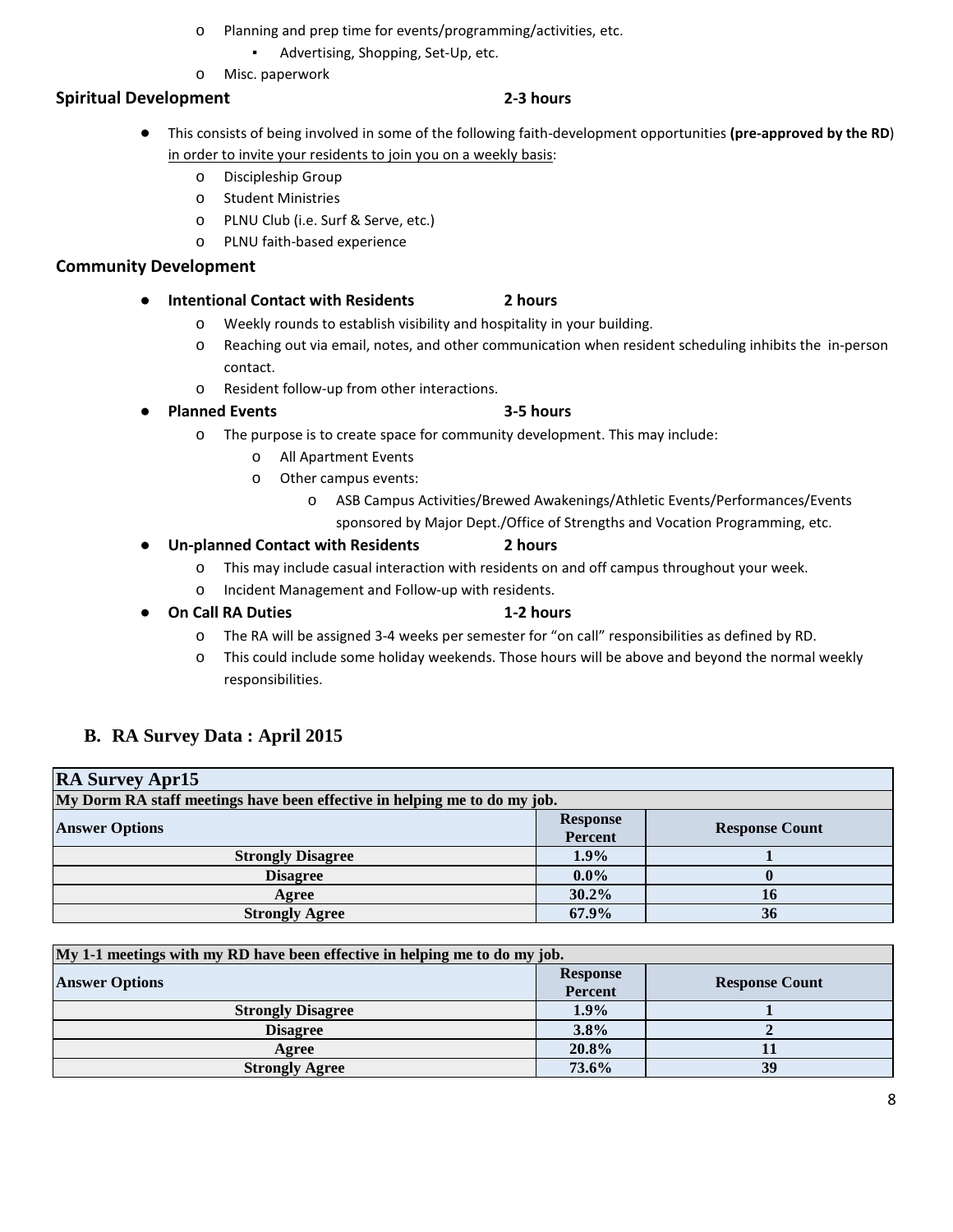**The family group meetings with all-RAs have been effective in helping me to build relationships with other PLNU ResLife Staff (RAs, RDs, ARDs, Dean of Students).**

| <b>Answer Options</b>    | <b>Response</b><br>Percent | <b>Response Count</b> |
|--------------------------|----------------------------|-----------------------|
| <b>Strongly Disagree</b> | 3.8%                       |                       |
| <b>Disagree</b>          | 28.8%                      | 15                    |
| Agree                    | 40.4%                      |                       |
| <b>Strongly Agree</b>    | 26.9%                      | 14                    |

| The large group meetings with all-RAs during fall semester focusing on Re-imagining ResLife were effective and beneficial. |       |  |  |  |  |
|----------------------------------------------------------------------------------------------------------------------------|-------|--|--|--|--|
| <b>Answer Options</b>                                                                                                      |       |  |  |  |  |
| <b>Strongly Disagree</b>                                                                                                   | 3.8%  |  |  |  |  |
| <b>Disagree</b>                                                                                                            | 3.8%  |  |  |  |  |
| Agree                                                                                                                      | 64.2% |  |  |  |  |
| <b>Strongly Agree</b>                                                                                                      | 28.3% |  |  |  |  |

| The large group meetings with all-RAs during spring semester focusing on emerging adulthood experiences in college |
|--------------------------------------------------------------------------------------------------------------------|
| (nutrition and eating disorders, sexual assault, and transitions) were effective and beneficial.                   |

| <b>Answer Options</b>    | <b>Response</b><br>Percent | <b>Response Count</b> |
|--------------------------|----------------------------|-----------------------|
| <b>Strongly Disagree</b> | 1.9%                       |                       |
| <b>Disagree</b>          | 9.6%                       |                       |
| Agree                    | 50.0%                      | 26                    |
| <b>Strongly Agree</b>    | 38.5%                      | 20                    |

| I currently serve as an RA in : |                            |                       |  |  |  |
|---------------------------------|----------------------------|-----------------------|--|--|--|
| <b>Answer Options</b>           | <b>Response</b><br>Percent | <b>Response Count</b> |  |  |  |
| <b>Nease Hall East</b>          | 13.2%                      |                       |  |  |  |
| <b>Nease Hall West</b>          | 17.0%                      | 9                     |  |  |  |
| <b>Klassen Hall</b>             | $9.4\%$                    |                       |  |  |  |
| <b>Hendricks Hall</b>           | $9.4\%$                    |                       |  |  |  |
| <b>Young Hall</b>               | $13.2\%$                   | 7                     |  |  |  |
| <b>Wiley Hall</b>               | 7.5%                       |                       |  |  |  |
| <b>Finch Hall</b>               | $9.4\%$                    |                       |  |  |  |
| <b>Goodwin Hall</b>             | 7.5%                       | $\Lambda$             |  |  |  |
| <b>Flex Housing</b>             | $9.4\%$                    |                       |  |  |  |
| <b>Colony</b>                   | 3.8%                       |                       |  |  |  |

| Is this your first, second, or third year working for PLNU ResLife? |       |  |  |  |  |  |
|---------------------------------------------------------------------|-------|--|--|--|--|--|
| <b>Answer Options</b>                                               |       |  |  |  |  |  |
| <b>First Year</b>                                                   | 62.3% |  |  |  |  |  |
| <b>Second Year</b>                                                  | 22.6% |  |  |  |  |  |
| <b>Third Year</b>                                                   | 15.1% |  |  |  |  |  |

#### **C. Weekly Outlook**

## RA Weekly Outlook

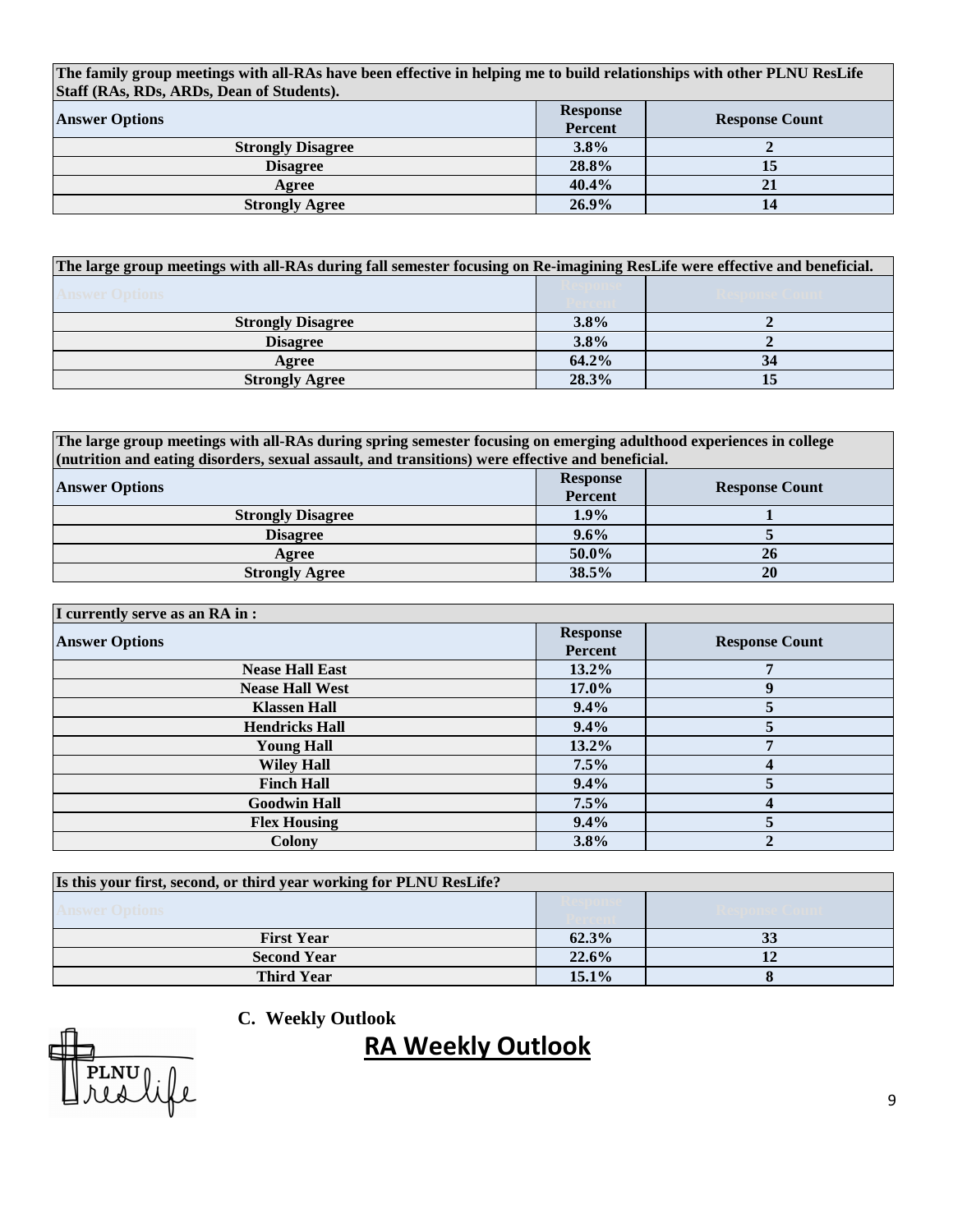## Professional Development

Please give feedback on the past RA meeting (all-RA or individual staff). What topics would you like to be addressed in our next meeting?

## Looking Ahead:

### Community Development

What are your plans for community development (events and resident contact) for the upcoming week? Think through the current needs of your residents and plan accordingly.

| Monday | Tuesday | Wednesday | Thursday | Friday | Saturday | Sunday |
|--------|---------|-----------|----------|--------|----------|--------|
|        |         |           |          |        |          |        |
|        |         |           |          |        |          |        |
|        |         |           |          |        |          |        |

What preparation work needs to go into the above plan? Do you need anything from me?

### Reflecting back:

Reflect on your weekly programming/activities from the previous week.

Describe meaningful contact you have had with your residents in the past week.

What residents are you concerned about? How do you plan on reaching out to those residents?

## Personal Development

Describe practices in which you were involved to encourage and sustain your holistic growth (physical, emotional, spiritual, mental). What has God been showing you through these times?

How can I be praying for you?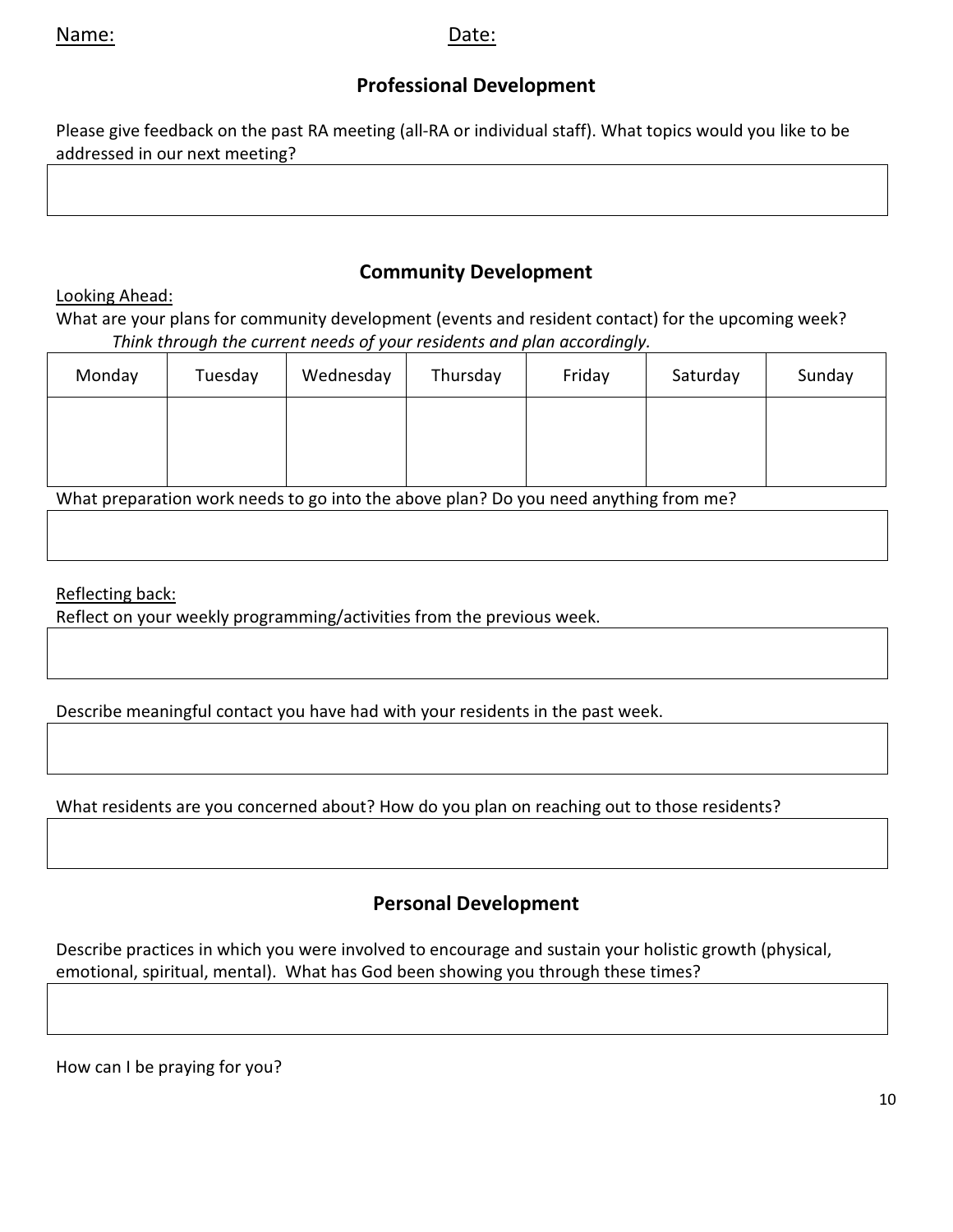### **D. RA Evaluations**

# Resident Assistant Evaluation #1

| <b>Resident Assistant:</b>                                                                        | <b>Resident Director:</b> | Date:          |
|---------------------------------------------------------------------------------------------------|---------------------------|----------------|
|                                                                                                   | Self-Eval                 | <b>RD Eval</b> |
| <b>Weekly RA Meeting</b><br>(On time, engaged in meeting,<br>good team member, etc.)              |                           |                |
| One on One RA                                                                                     |                           |                |
| <b>Meeting</b>                                                                                    |                           |                |
| (Consistent with meeting,<br>open to feedback, comes<br>prepared, etc.)                           |                           |                |
| <b>RA Outlook</b>                                                                                 |                           |                |
| (Outlook is detailed,<br>represents the past week, and<br>planning for the future)                |                           |                |
| Admin.                                                                                            |                           |                |
| <b>Responsibilities</b>                                                                           |                           |                |
| (Completes needed tasks on<br>time)                                                               |                           |                |
| Spiritual                                                                                         |                           |                |
| <b>Development</b><br>(Attends discipleship group or<br>student ministry)                         |                           |                |
| <b>Intentional Contact</b>                                                                        |                           |                |
| w/Residents                                                                                       |                           |                |
| (Makes effort to consistently<br>make contact with each<br>resident)                              |                           |                |
| <b>Events</b>                                                                                     |                           |                |
| (Planned events that met the<br>needs of residents,<br>consistently offered<br>programming, etc.) |                           |                |
| <b>Unplanned Contact</b>                                                                          |                           |                |
| w/ Residents                                                                                      |                           |                |
| (Available in the res. hall,<br>attempting to build<br>relationships, etc.)                       |                           |                |
| <b>Box Duties</b>                                                                                 |                           |                |
| (On-time, completes all tasks,<br>attentive to residents, etc.)                                   |                           |                |
|                                                                                                   |                           |                |

Please wait and fill the section below out with your RD.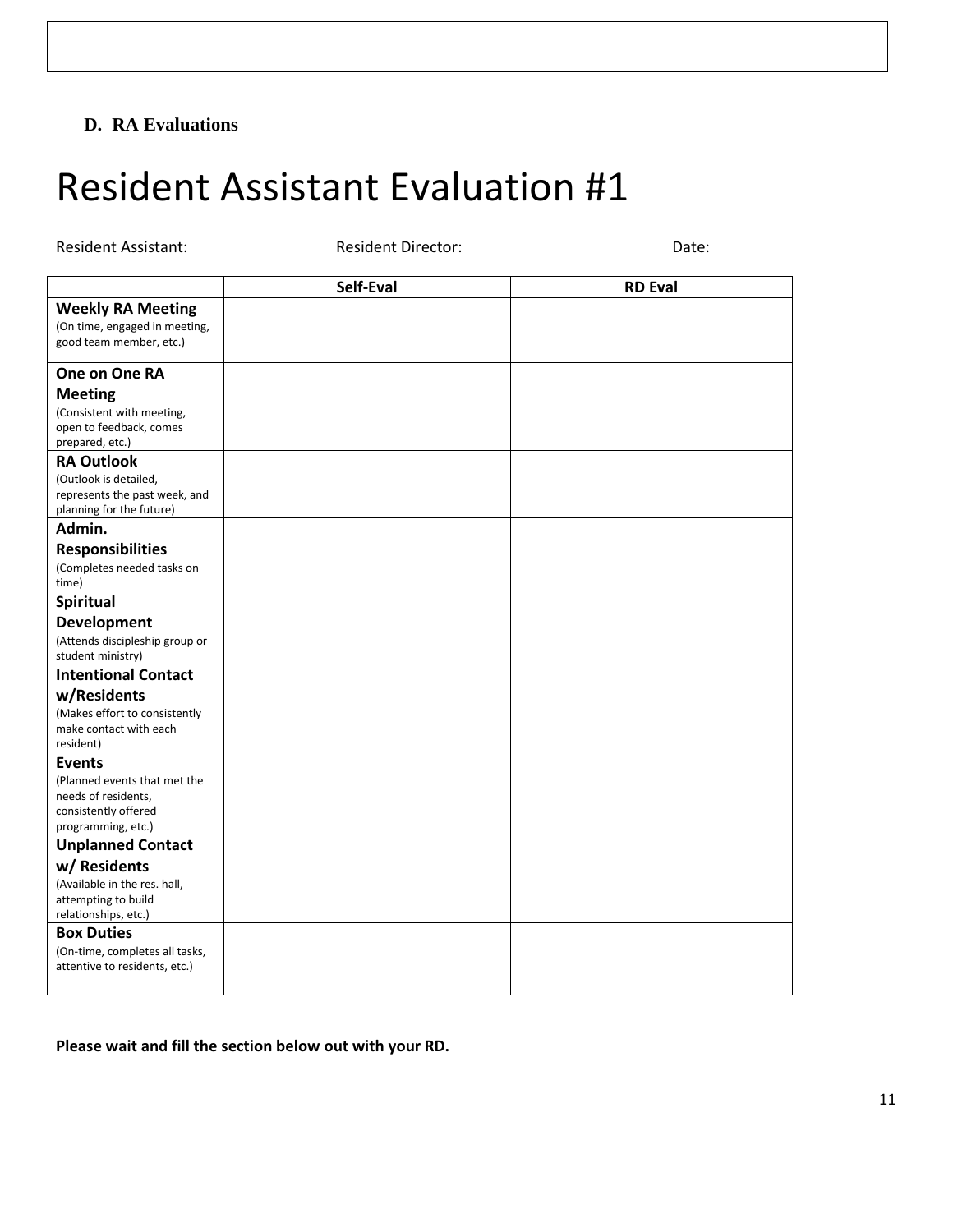| Goals                                    | <b>Strengths</b>                              |
|------------------------------------------|-----------------------------------------------|
| What is your goal for the coming months? | RD will list several strengths that they have |
| How do you plan on meeting this goal?    | noticed in this RA.                           |
|                                          |                                               |
|                                          |                                               |
|                                          |                                               |
|                                          |                                               |

RA Signature: <u>National Signature:</u> **RA Signature: RD Signature:** 

# Resident Assistant Evaluation #2

- 1. What were your goals?
- 2. What steps did you take to meet your goals?
- 3. What were areas of success?
- 4. What were the challenges?
- 5. Think about your job description. What are some of your strengths? What do you need to work on?

| <b>Strengths</b> | Areas to improve |  |  |
|------------------|------------------|--|--|
|                  |                  |  |  |
|                  |                  |  |  |
|                  |                  |  |  |
|                  |                  |  |  |

- 6. How can the RD be more effective in his/her leadership?
- 7. How do you feel our team is doing overall?
- 8. What is one thing you'd like to see differently in the hall?

# Resident Assistant Evaluation #3

RA: RD: Date:

Please take time to reflect on the purpose statement of residential life and the components of the RA job.

- 1) Consider the last two months. What areas have you improved since your last evaluation?
- 2) What part of the work is the easiest or brings the most joy?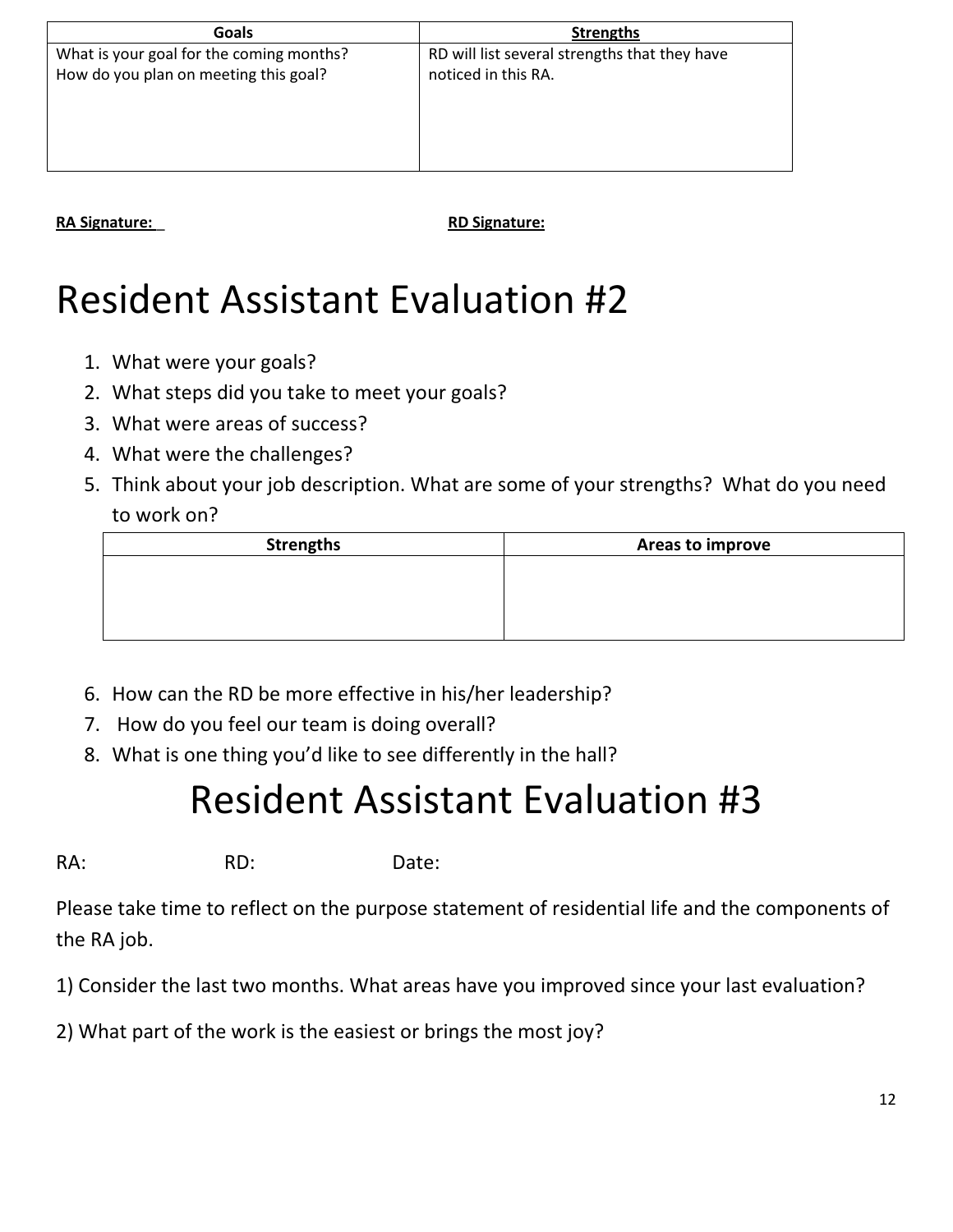3) What part of the work is the most difficult or brings the most challenge?

4) How will you continue to stay grounded and engaged in the purpose of our work through the end of the year?

5) Is there anything you'd like to see changed or improved in the hall? with the team? from the RD's leadership?

# Resident Assistant Evaluation #4

RA: Battle RD: RD: Date:

1. What have been areas of strength for this RA throughout the year?

2. As this RA moves forward as a professional, identify ways in which they can further cultivate leadership qualities.

3. In what ways have you seen this RA grow over the year?

Review of Goals from RA Eval #3

### **E. RA Budget**

| <b>RA Floor Budget</b>  |                             |        |               |                                  |        |
|-------------------------|-----------------------------|--------|---------------|----------------------------------|--------|
|                         |                             |        |               |                                  |        |
| RA:                     |                             | Fall   | <b>Spring</b> |                                  |        |
|                         | # of Residents              |        |               |                                  |        |
| Floor:                  | \$ per Resident             | \$5    | \$5           |                                  |        |
|                         | <b>Total RA Dev. Budget</b> | \$0    | \$0           |                                  |        |
|                         |                             |        |               |                                  |        |
| <b>Budget Expenses:</b> |                             | \$0.00 |               | <b>Budget Remaining:</b>         | \$0.00 |
|                         |                             |        |               |                                  |        |
| <b>Date</b>             | Purpose, Vendor             |        | Amount        | <b>Running</b><br><b>Balance</b> |        |
| 9.15.2014               | <b>Study Snacks, Target</b> |        |               | <b>Starting Balance</b>          |        |
|                         |                             |        |               |                                  | \$0.00 |
|                         |                             |        |               | \$0.00                           | \$0.00 |
|                         |                             |        |               | \$0.00                           | \$0.00 |

### **F. Roommate Mediation**

Roommate Living Agreement

Room #: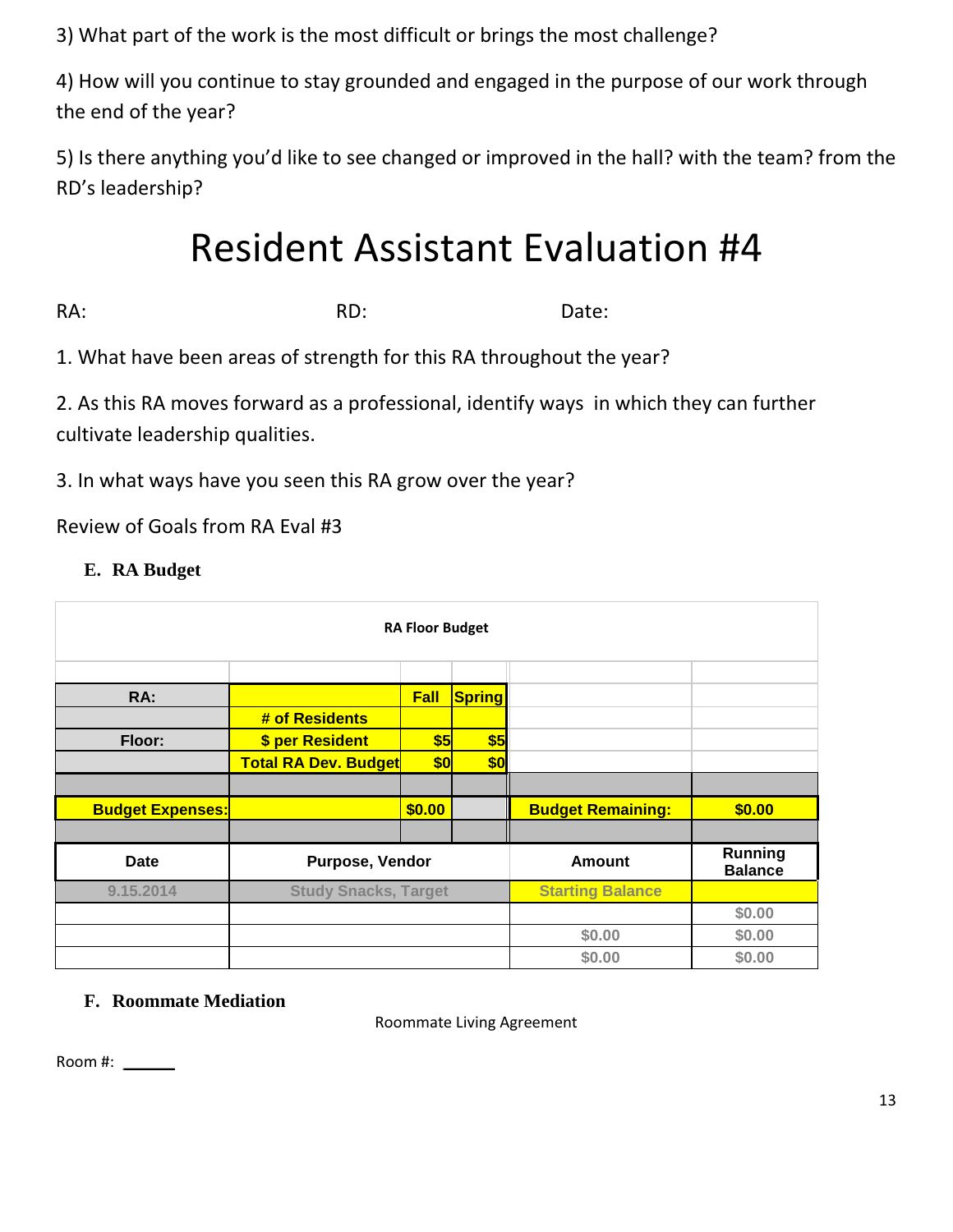Please take the time to read and complete the following questions with your roommates. Clear communication is key in developing an effective and fun relationship in your new living arrangements. Remember to be respectful and flexible. The Resident Assistants and Resident Director are always available to answer any questions that may arise.

Getting to know you questions (discussion):

What is your class schedule like? When do you usually go to bed/wake up? Will you be visiting home often? Why did you want to come to Point Loma? What are you looking forward to about college? Favorite activities, movies, books…

Living Questions (complete):

| Question                                                                                                                                                                                                                             | Answer |
|--------------------------------------------------------------------------------------------------------------------------------------------------------------------------------------------------------------------------------------|--------|
| <b>Visitors</b><br>How many?<br>$\bullet$<br>At what times?                                                                                                                                                                          |        |
| Overnight guests<br>How many?<br>$\bullet$<br>At what times? Notify roommate?                                                                                                                                                        |        |
| Study/ Quiet time<br>What times would I like to study in the<br>$\bullet$<br>room?<br>When would I be okay with noise/music in<br>the room?<br>When would I prefer to turn main lights out,<br>$\bullet$<br>window closed/open, etc? |        |
| Use of Possessions<br>What can I borrow (clothes, books,<br>$\bullet$<br>printer)?<br>What can I not borrow?<br>Should I ask permission?                                                                                             |        |
| Cleaning<br>Who will clean which parts of the room?<br>How often will we clean?                                                                                                                                                      |        |
| <b>Shared Items</b><br>Okay to share food, refrigerator, utensils,<br>$\bullet$<br>etc?                                                                                                                                              |        |
| Communication<br>Messages (notes, whiteboard, etc)?<br>Good roommate communication time?                                                                                                                                             |        |

| Signature:                               | Date: |
|------------------------------------------|-------|
| Signature: <u>______________________</u> | Date: |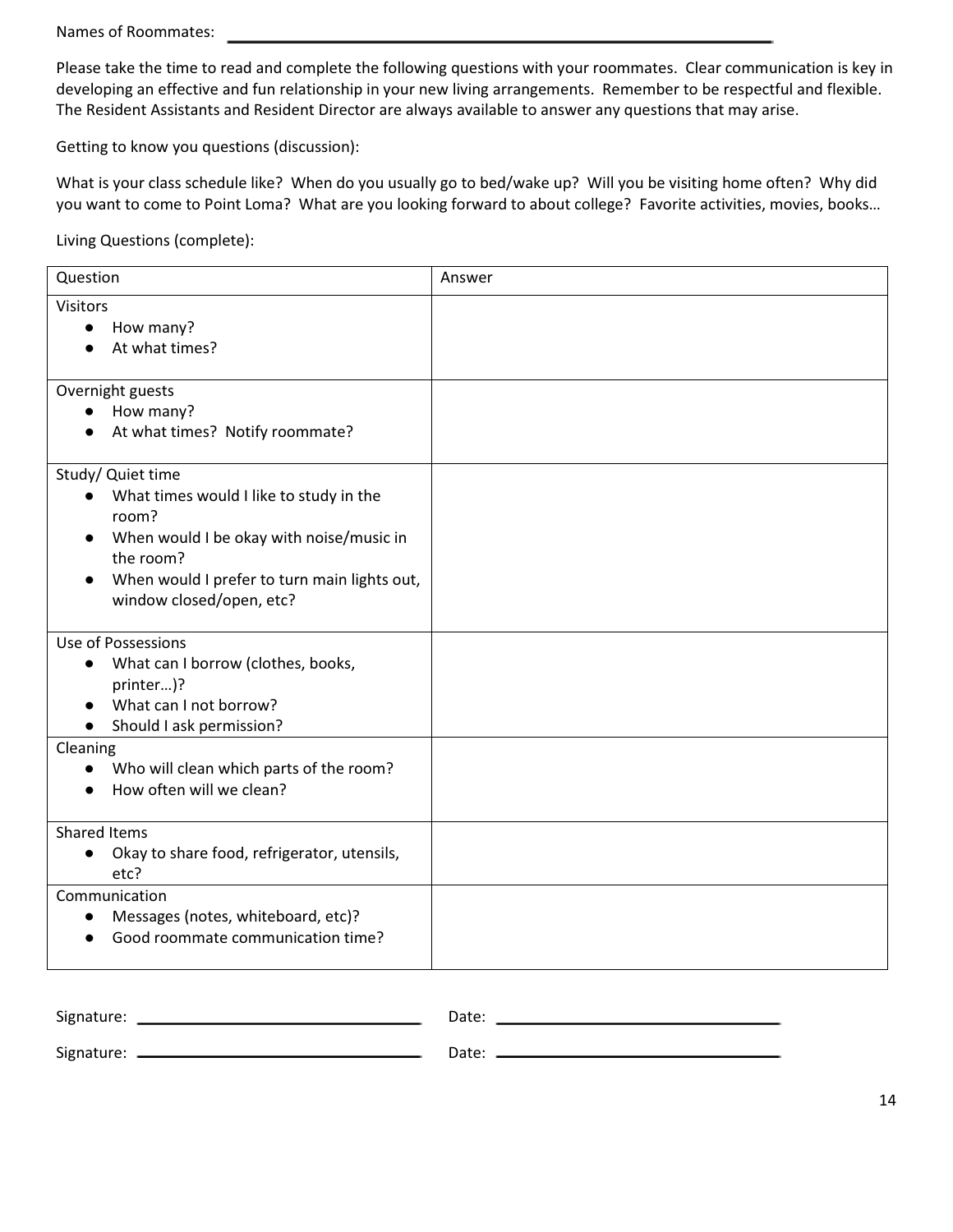## **G. Res Life Topics for Discussion**

| Social                                           | Social Issues                        | Social Issues                        |
|--------------------------------------------------|--------------------------------------|--------------------------------------|
| Gender                                           | Dr. Brower<br>$\bullet$              | Forum<br>$\bullet$                   |
| Sexuality                                        | Spiritual Development                | Discussion                           |
| Sex                                              | <b>Students</b>                      | Info session<br>$\bullet$            |
| Homosexuality; does PLNU have an official        | Residents                            | Panel                                |
| standpoint?                                      | John Wright<br>$\bullet$             | Pancakes                             |
| Alcohol                                          | Fields specialist                    | Presentation                         |
| <b>Drugs</b>                                     | <b>Student Development</b>           | <b>Statistics</b>                    |
| Violence against women                           | <b>Wellness Center</b>               | Meeting<br>$\bullet$                 |
| Sexual abuse                                     |                                      |                                      |
| Rape                                             |                                      |                                      |
| Harassment                                       |                                      |                                      |
|                                                  |                                      |                                      |
| Community                                        | Community                            | Community<br>Discussion<br>$\bullet$ |
| Modesty on campus                                | Spiritual Development<br>$\bullet$   |                                      |
| How to address our community not being of<br>٠   | <b>Student Development</b>           | Info session                         |
| this world                                       | <b>Students</b><br>$\bullet$         | Forum                                |
| Forgiveness<br>$\bullet$                         | Residents<br>$\bullet$               | Pancakes                             |
| How to confront people<br>$\bullet$              | Small group/large group<br>$\bullet$ |                                      |
| What it means to be a PLNU student, faith        | Alumni                               |                                      |
| based student                                    | Cohort groups                        |                                      |
| Covenant                                         |                                      |                                      |
| Drinking age; should students <21 be able to     |                                      |                                      |
| drink?                                           |                                      |                                      |
| Mentorship<br>$\bullet$                          |                                      |                                      |
| Relationships, dating                            |                                      |                                      |
| Division of social groups on campus              |                                      |                                      |
| Students that party with students who don't<br>٠ |                                      |                                      |
| party                                            |                                      |                                      |
| Life after Loma                                  |                                      |                                      |
| Cohort struggles<br>$\bullet$                    |                                      |                                      |
| <b>Health and Wellness</b>                       | <b>Health and Wellness</b>           | <b>Health and Wellness</b>           |
| <b>Balance</b>                                   | Psychiatrist                         | Forum                                |
| Restlessness<br>$\bullet$                        | <b>Wellness Expert</b><br>$\bullet$  | <b>Discussion</b>                    |
| Involvement on campus                            | Students                             | Info session                         |
| <b>Bring present</b>                             | Fields specialist                    | Q and A                              |
| Coping mechanisms                                | <b>Other RAs</b>                     | Pancakes                             |
| Helping others with life issues                  | Residents                            | Presentation                         |
| How to be encouraging, come along side           | Panel                                | <b>Statistics</b>                    |
| How to reach out for help                        | Staff                                | Testimonies                          |
| <b>Wellness resources</b>                        | Faculty                              |                                      |
| Mental health                                    |                                      |                                      |
| Depression                                       |                                      |                                      |
| Anxiety, panic disorder                          |                                      |                                      |
| <b>Stress</b>                                    |                                      |                                      |
| Time management                                  |                                      |                                      |
| Alcohol                                          |                                      |                                      |
|                                                  |                                      |                                      |
| <b>Drugs</b>                                     |                                      |                                      |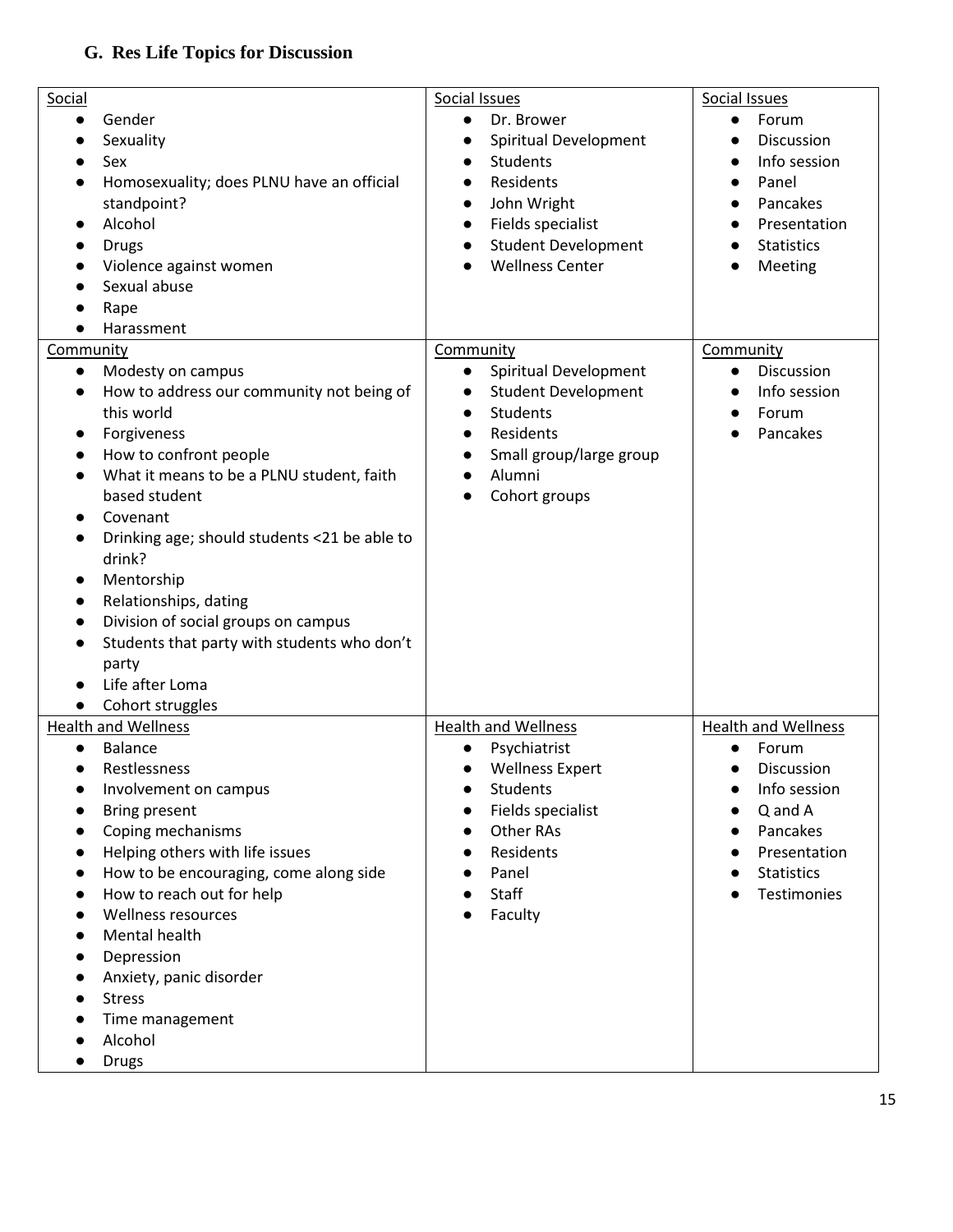| Sex                                                                                                                                                                                                                                                                                                                                                                                                                                                                                                                                                                                                                                                                                                                                                                                                                                                        |                                                                                                                                                                                       |                                                                                                                                                                                                                                                    |
|------------------------------------------------------------------------------------------------------------------------------------------------------------------------------------------------------------------------------------------------------------------------------------------------------------------------------------------------------------------------------------------------------------------------------------------------------------------------------------------------------------------------------------------------------------------------------------------------------------------------------------------------------------------------------------------------------------------------------------------------------------------------------------------------------------------------------------------------------------|---------------------------------------------------------------------------------------------------------------------------------------------------------------------------------------|----------------------------------------------------------------------------------------------------------------------------------------------------------------------------------------------------------------------------------------------------|
| Res Life<br>Maintaining relationships with students that<br>don't follow the rules and or the mission<br>statement<br>Emotional boundaries with residents<br>Box hours<br>How to confront people<br>Deep conversations with residents<br>Conflict management<br>Supporting upperclassmen<br>RAs feeling isolated in job<br>Best practices in Res Life<br>Lack of motivation in job<br>Feeling inadequate in RA job<br><b>Buddy RA</b><br>What being an RA is not<br>Other departments partnering with Res Life<br>for events<br>Senior event planning<br>Reaching out to freshmen<br>Reaching out to transfer students<br>RA roommates should not be D group<br>leaders<br>$4th$ year RA<br>Monday night RA all RA meetings<br><b>Emergency preparedness/situations</b><br>Getting in trouble if you are honest about<br>your struggles (ie. Alcohol, sex) | Res Life<br>Past RAs<br><b>Current RDs</b><br>Residents<br><b>Bolster</b><br>Open forum<br><b>Res Life</b><br>Chip Pitkin<br><b>Bucky Bateman</b><br>Caye Smith                       | Res Life<br>Panel<br>$\bullet$<br>discussion<br>Q and A<br>Discussion time<br>Pancakes<br>Interactive<br>discussion<br>Cohort groups<br>$\bullet$<br>Whiteboard<br>1/1 discussion<br>Guided group<br>discussion<br><b>Field training</b><br>Survey |
| Faith<br>How to have a small group w/ out imposing<br>on D group<br>D group, cohesion<br>Telling your story<br>Building a Christ centered community<br>Spiritual Development, purpose<br>Personal testimonies<br>Worship night<br>Prayer night<br>Jesus                                                                                                                                                                                                                                                                                                                                                                                                                                                                                                                                                                                                    | Faith<br>Faculty<br><b>RDs</b><br>RAs<br>Faculty<br>Benefield<br>Spiritual Development<br>Melanie Wolf<br>D group leaders w/ RAs<br>Professionals<br><b>Bob Goff</b><br>Local pastors | Faith<br>Panel<br>$\bullet$<br>Discussion<br>Open<br>$\bullet$<br>discussion<br>Pancakes                                                                                                                                                           |

**H. RA Interview Questions**